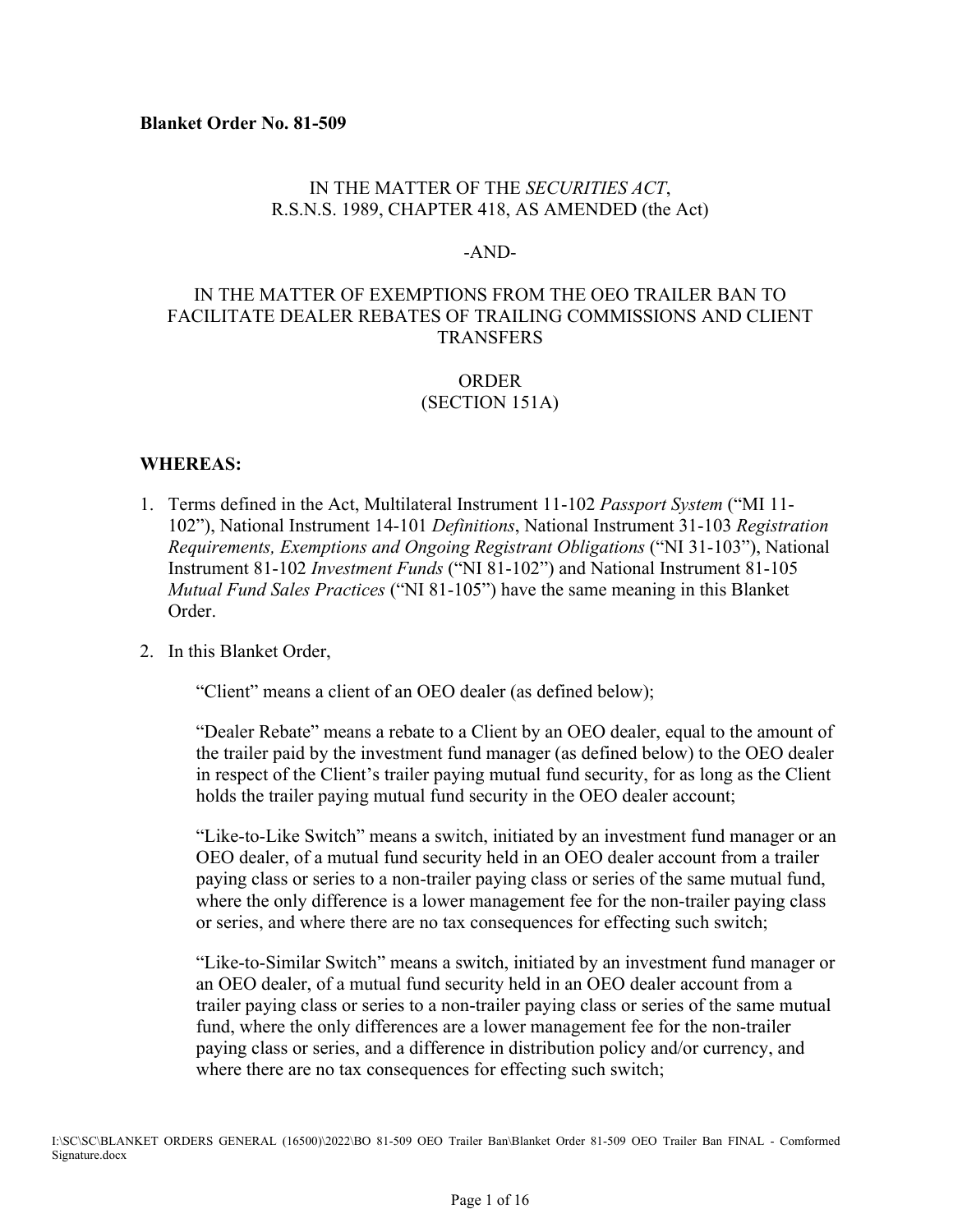"Management Fee Rebate" means a rebate to a Client by an investment fund manager, equal to the amount of the trailer that would otherwise be paid by the investment fund manager to the OEO dealer in respect of the client's trailer paying mutual fund security, for as long as the client holds the trailer paying mutual fund security in an OEO dealer account; and

"trailers" means trailing commissions.

3. Effective June 1, 2022 (the "Effective Date"), pursuant to NI 81-105, members of the organization of a mutual fund ("investment fund managers" or IFMs") will be prohibited from knowingly paying trailers to participating dealers that are not required to make a suitability determination such as investment dealers offering order execution only accounts ("OEO dealers") in connection with a Client's purchase and ongoing ownership of a prospectus-qualified mutual fund security ("mutual fund security"); OEO dealers will also be prohibited from soliciting or accepting the payment of trailers from IFMs (together, the "OEO Trailer Ban").

## **Current Mutual Fund Holdings with Trailers in OEO Dealer Accounts**

- 4. Prior to the Effective Date, there will be mutual funds held in OEO dealer accounts for which trailers are paid ("Current Holdings"). To comply with the OEO Trailer Ban as of the Effective Date, IFMs and OEO dealers have determined the approach set out in paragraphs 5 to 13 will be used to process Current Holdings.
- 5. IFMs and OEO dealers will process Current Holdings as follows
	- a. certain IFMs have executed, or will execute, Like-to-Like Switches or, where no Like-to-Like Switch is available, have executed, or will execute Like-to Similar Switches, without instruction from the Client or the OEO dealer,
	- b. certain OEO dealers have executed, or will execute, certain Like-to-Like Switches or, where no Like-to-Like Switch is available, have executed, or will execute certain Like-to-Similar Switches, without instruction from the Client,
	- c. certain Clients may continue to hold the trailer paying mutual fund securities in an OEO dealer account on and after the Effective Date, and the relevant IFM may provide a Management Fee Rebate, and
	- d. where a Like-to-Like Switch or a Like-to-Similar Switch is not available or not effected by the Effective Date, and a Management Fee Rebate is also not used, a Client may continue to hold the trailer paying mutual fund securities in an OEO dealer account on and after the Effective Date, and the OEO dealer will provide a Dealer Rebate.
- 6. Where a Like-to-Like Switch or a Like-to-Similar Switch is effected
	- a. certain IFMs may change the trading instructions for any IFM-established systematic plan from the trailer paying class or series to the non-trailer paying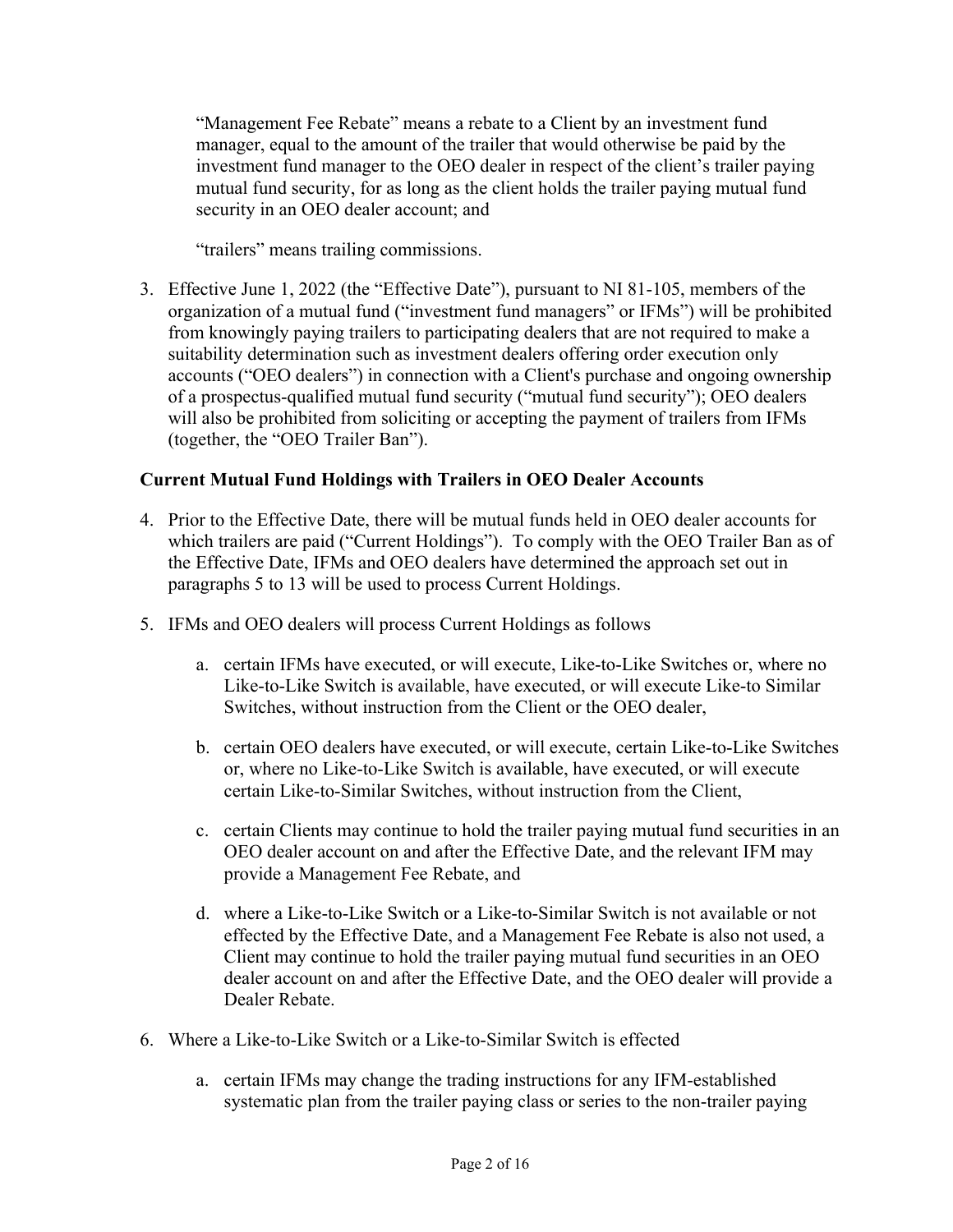class or series of the same mutual fund used for the switch, without instruction from the Client or the OEO dealer,

- b. certain OEO dealers may change the trading instructions for any dealerestablished systematic plan from the trailer paying class or series to the non-trailer paying class or series of the same mutual fund used for the switch, without instruction from the Client,
- c. certain IFMs may seek Client instruction to change the trading instructions for any IFM-established systematic plan from the trailer paying class or series to the non-trailer paying class or series of the same mutual fund used for the switch, and
- d. certain OEO dealers may seek Client instruction to change the trading instructions for any dealer-established systematic plan from the trailer paying class or series to the non-trailer paying class or series of the same mutual fund used for the switch.
- 7. Where Client instruction is sought further to subparagraphs  $6(c)$  and  $(d)$ , and no Client instruction is received prior to the Effective Date, the systematic plans will terminate as of the Effective Date.
- 8. For client-initiated transfers of trailer paying mutual fund securities to OEO dealer accounts made shortly before the Effective Date where a Like-to-Like Switch or a Liketo-Similar Switch might be available but it is not operationally reasonable to effect a switch ("Pending Switches"), Clients may be provided with a Management Fee Rebate from the IFM, if it can be used, failing which, the OEO dealer will provide a Dealer Rebate until the Fundserv Date (as defined below) or such earlier date on which Like-to-Like Switches and Like-to-Similar Switches can be effected manually by the OEO dealer.
- 9. IFMs will waive any redemption fees for Current Holdings purchased under the deferred sales charge option ("DSC redemption fees") that are triggered by the Like-to-Like Switches or the Like-to-Similar Switches.
- 10. If a Client closed his/her account prior to the payment of a Dealer Rebate in connection with Current Holdings and the OEO dealer cannot locate the Client, then the OEO dealer will donate such Dealer Rebate to a registered charity within 12 months of receipt of the trailer by the OEO dealer, where permitted by applicable laws.
- 11. For Current Holdings, OEO dealers and IFMs will not charge any fees to Clients in connection with Like-to-Like Switches, Like-to-Similar Switches, Management Fee Rebates or Dealer Rebates initiated by an OEO dealer or an IFM, as applicable.
- 12. As long as Like-to-Like Switches, Like-to-Similar Switches, Management Fee Rebates and Dealer Rebates are permitted or remain in effect for Current Holdings further to this Blanket Order, no Client will be redeemed by an IFM or OEO dealer from a mutual fund nor be subject to a DSC redemption fee as a result of the Like-to-Like Switches and Liketo-Similar Switches, in order for the IFMs and OEO dealers to comply with the OEO Trailer Ban.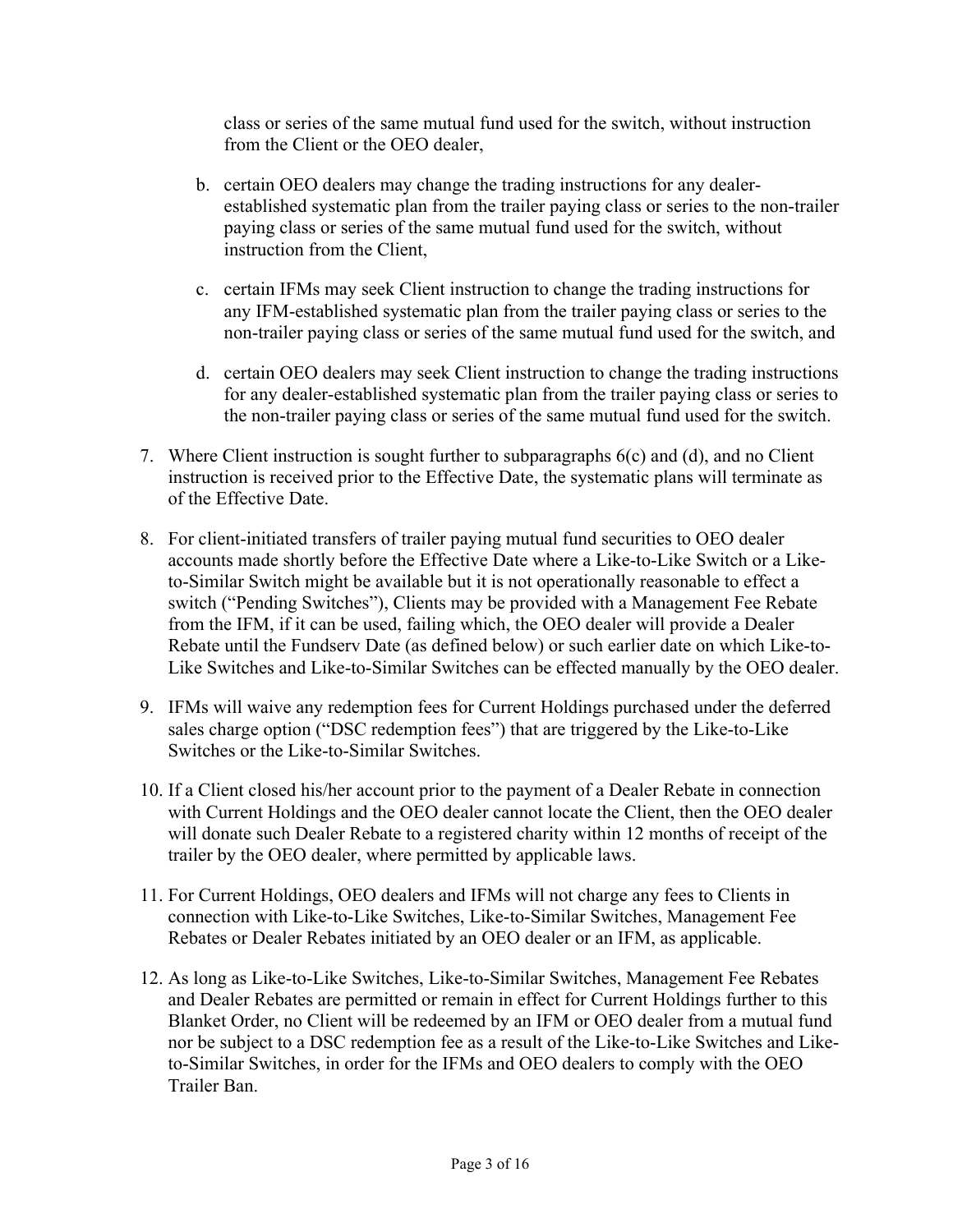- 13. OEO dealers will provide Clients with Current Holdings with the following written information, either before or as soon as practicable after the implementation of the scenarios described in paragraph 5
	- a. the scenarios described in paragraph 5 and an explanation of how the proposed actions may impact the Client,
	- b. an explanation that the proposed actions described in (a) above are due to the OEO Trailer Ban, which takes effect on the Effective Date,
	- c. a brief explanation that the OEO Trailer Ban means that trailer paying mutual fund securities should no longer be held in OEO dealer accounts,
	- d. where no Like-to-Like Switch or Like-to-Similar Switch is effected and no Management Fee Rebate is used, the OEO dealer will provide a Dealer Rebate,
	- e. except as set out in (f) below, a Like-to-Like to Switch and a Like-to-Similar Switch will be reflected in the Client's next account statement and the Client will receive a trade confirmation promptly following any Like-to-Like Switch or Liketo-Similar Switch,
	- f. where it is not operationally reasonable to provide the trade confirmation as set out in (e) above, the OEO dealer will appear before IIROC's Board of Directors at its next board meeting to explain the circumstances, and will reflect any Like-to-Like Switch or Like-to-Similar Switch in the Client's next account statement and, as soon as practicable and no later than 30 days following any Like-to-Like Switch or Like-to-Similar Switch, the OEO dealer will deliver a personalized communication to the Client with key information that would be provided in a trade confirmation, including the date, the quantity and description of the mutual fund securities switched and the net asset value of the mutual fund securities switched,
	- g. their trade confirmation pursuant to (e) above or post-switch communication pursuant to (f) above, as applicable, and/or account statement and/or transaction history will help the Client to determine what class or series of the non-trailer paying mutual fund is held by the Client after the Like-to-Like Switch or Like-to-Similar Switch,
	- h. how to obtain further information about their mutual fund securities, including how to obtain a copy of the fund facts document ("Fund Facts") for the relevant class or series held by the Client after a Like-to-Like Switch or a Like-to-Similar Switch, and that the Fund Facts will not be delivered unless requested,
	- i. a statement about the Dealer Rebate, how the Dealer Rebate is calculated, the frequency of payment of the Dealer Rebate, and that the Client's account statement will identify any Dealer Rebate payment the Client may receive, and
	- j. OEO dealer contact information for the Client to obtain further information.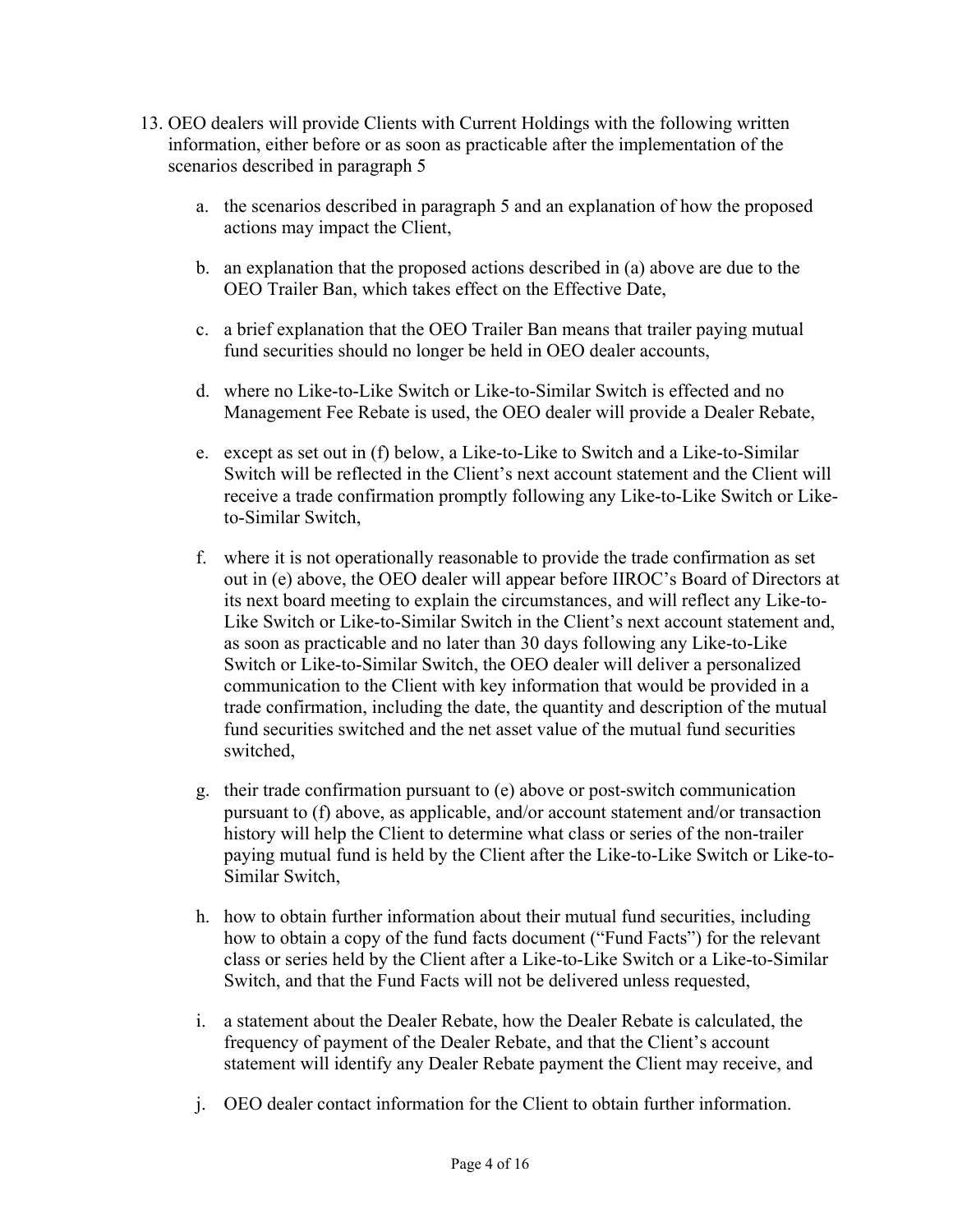14. For Current Holdings where Like-to-Like Switches and Like-to-Similar Switches are not effected and Management Fee Rebates are not used, and for Pending Switches, the Commission is satisfied that, subject to the terms and conditions set out in this Blanket Order, it would not be prejudicial to the public interest to allow IFMs to knowingly pay trailers to OEO dealers and allow OEO dealers to accept such trailers for the purpose of facilitating a Dealer Rebate.

#### **Transfers of Mutual Fund Holdings with Trailers to OEO Dealer Accounts**

- 15. On or after the Effective Date, there will be client-initiated transfers of trailer paying mutual fund securities to OEO dealers ("Client Transfers"). To comply with the OEO Trailer Ban, IFMs and OEO dealers have determined the approach set out in paragraphs 16 to 26 will be used to process Client Transfers.
- 16. Fundserv is the industry network for trading and settlement of mutual funds. It is expected that Fundserv will update its standards to enable IFMs to provide the fund code destination, which will allow OEO dealers to effect the Like-to-Like Switches and Liketo-Similar Switches of Client Transfers by June 30, 2023 ("Fundserv Date").
- 17. OEO dealers will process Client Transfers made on or after the Effective Date and prior to the Fundserv Date as follows
	- a. if the OEO dealer cannot manually effect Like-to-Like Switches and Like-to-Similar Switches
		- i. where an IFM has identified that a Management Fee Rebate can be used, the IFM will provide a Management Fee Rebate, and
		- ii. where a Management Fee Rebate is not used, the OEO dealer will provide a Dealer Rebate to the Client,
	- b. if the OEO dealer can manually effect Like-to-Like Switches and Like-to-Similar Switches
		- i. an IFM will identify whether a Like-to-Like Switch is available, or if no Like-to-Like Switch is available, whether a Like-to-Similar Switch is available, or whether a Management Fee Rebate should be used,
		- ii. where a Like-to-Like Switch or a Like-to-Similar Switch is identified by an IFM, the OEO dealer will execute the Like-to-Like Switch or Like-to-Similar Switch, as applicable,
		- iii. where an IFM has identified that a Management Fee Rebate can be used, the IFM will provide a Management Fee Rebate, and
		- iv. where no Like-to-Like Switch or Like-to-Similar Switch is available and no Management Fee Rebate is used, or where a Like-to-Like Switch or a Like-to-Similar Switch might be available but the trailer paying mutual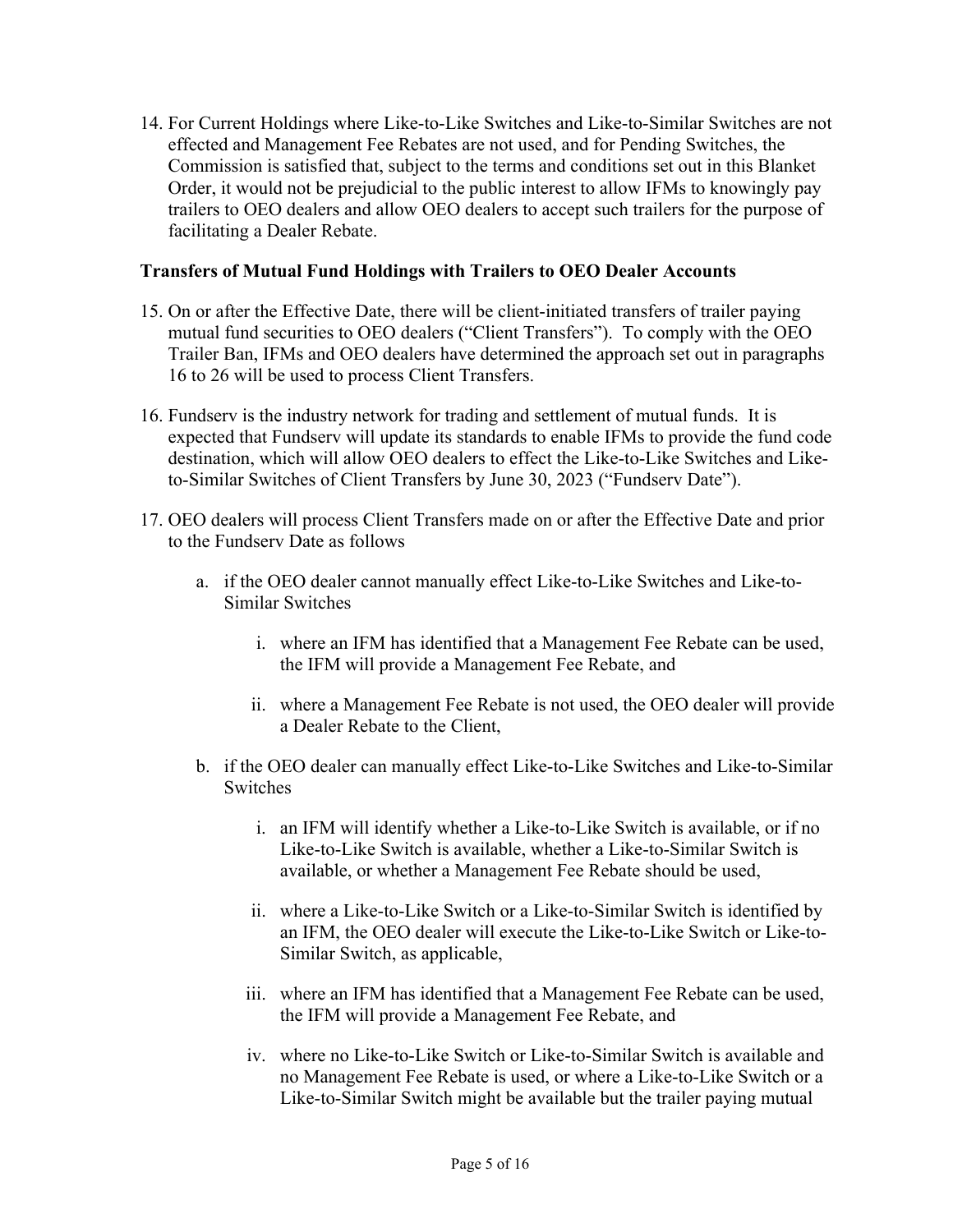fund securities may remain subject to a DSC redemption fee, the OEO dealer will provide a Dealer Rebate.

- 18. For all Client Transfers made on or after the Effective Date and prior to the Fundserv Date, as well as for all Pending Switches, OEO Dealers will execute Like-to-Like Switches and Like-to-Similar Switches, where identified by the IFM, within 45 days after the Fundserv Date or after such earlier date on which OEO dealer can manually effect Like-to-Like Switches and Like-to-Similar Switches.
- 19. IFMs and OEO dealers will process Client Transfers made on or after the Fundserv Date as follows
	- a. an IFM will identify whether a Like-to-Like Switch is available, or if no Like-to-Like Switch is available, whether a Like-to-Similar Switch is available, or whether a Management Fee Rebate should be used,
	- b. where a Like-to-Like Switch or a Like-to-Similar Switch is identified by an IFM, the OEO dealer will execute the Like-to-Like Switch or Like-to-Similar Switch, as applicable,
	- c. where an IFM has identified that a Management Fee Rebate can be used, the IFM will provide a Management Fee Rebate, and
	- d. where no Like-to-Like Switch or Like-to-Similar Switch is available and no Management Fee Rebate is used, or where a Like-to-Like Switch or a Like-to-Similar Switch might be available but the trailer paying mutual fund securities may remain subject to a DSC redemption fee, the OEO dealer will provide a Dealer Rebate.
- 20. On or after the Effective Date, to implement Client Transfers, which transfers are largely a manual process, OEO dealers and IFMs will require a period of up to 45 days (the "Grace Period"), during which the OEO Trailer Ban does not apply, in order for the OEO dealer to determine whether the IFM has identified that a Like-to-Like Switch or a Liketo-Similar Switch is available or a Management Fee Rebate can be used. During the Grace Period, if there is no Management Fee Rebate, then the OEO dealer will implement any Like-to-Like Switch or Like-to-Similar Switch identified by the IFM, after the Fundserv Date, or after such earlier date on which Like-to-Like Switches and Like-to-Similar Switches can be effected manually by the OEO dealer, or failing which, provide a Dealer Rebate.
- 21. During the Grace Period, a Like-to-Like Switch or a Like-to-Similar Switch will generally be executed by OEO dealers within 15 days of the date of the Client Transfer, following which, within the remaining 30 days of the Grace Period, the OEO dealer will assess whether the Like-to-Like Switch and Like-to-Similar Switch has been properly processed, failing which the OEO dealer will take action to ensure the relevant switch is properly processed.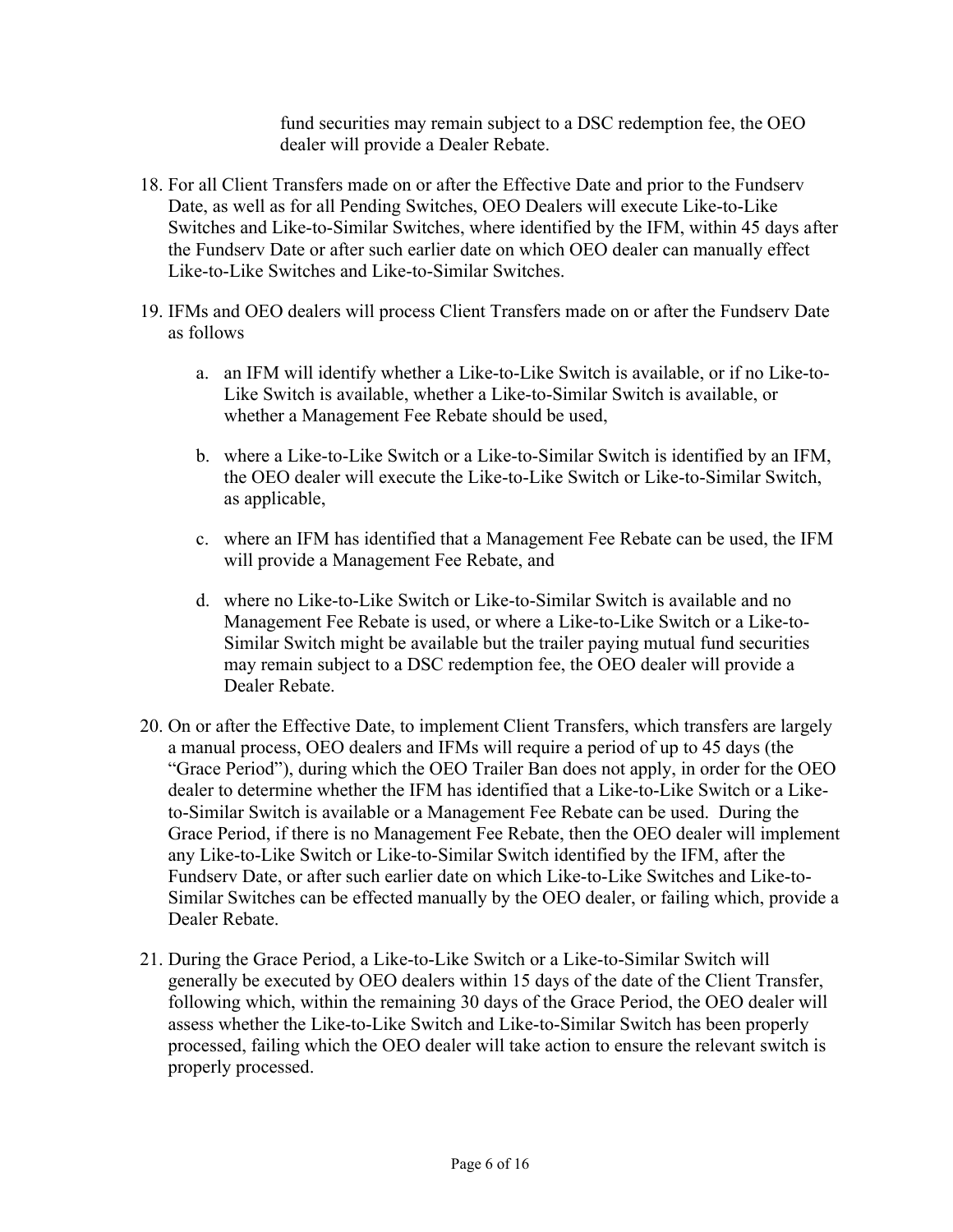- 22. Any trailers paid by IFMs in respect of the Client Transfers and accepted by OEO dealers during the Grace Period will be rebated to the Client by way of a Dealer Rebate.
- 23. If a Client closed his/her account prior to the payment of a Dealer Rebate in connection with a Client Transfer and the OEO dealer cannot locate the Client, then the OEO dealer will donate such Dealer Rebate to a registered charity within 12 months of receipt of the trailer by the OEO dealer, where permitted by applicable laws.
- 24. For Client Transfers, OEO dealers and IFMs will not charge any fees to Clients in connection with Like-to-Like Switches, Like-to-Similar Switches, Management Fee Rebates or Dealer Rebates initiated by an OEO dealer or an IFM, as applicable.
- 25. As long as Like-to-Like Switches, Like-to-Similar Switches, Management Fee Rebates and Dealer Rebates are permitted or remain in effect for Client Transfers further to this Blanket Order, no Client will be redeemed by an IFM or OEO dealer from a mutual fund nor be subject to a DSC redemption fee as a result of the Like-to-Like Switches and Liketo-Similar Switches, in order for the IFMs and OEO dealers to comply with the OEO Trailer Ban.
- 26. On and after the Effective Date, clients making Client Transfers will be provided with the following communications from OEO dealers
	- a. as part of the client onboarding process for new accounts and/or on the form for Client Transfers, written notice of
		- i. the scenarios described in paragraphs 17 or 19, as applicable, and an explanation of how the proposed actions may impact the Client,
		- ii. an explanation that the proposed actions described in (a)(i) above are due to the OEO Trailer Ban, which took effect on the Effective Date,
		- iii. a brief explanation that the OEO Trailer Ban means that trailer paying mutual fund securities should not be transferred to OEO dealer accounts,
		- iv. where no Like-to-Like Switch or Like-to-Similar Switch is available and no Management Fee Rebate is used, or where such a Like-to-Like Switch or a Like-to-Similar Switch might be available but the trailer paying mutual fund securities remain subject to a DSC redemption fee, the OEO dealer will provide a Dealer Rebate,
		- v. a Like-to-Like Switch and a Like-to-Similar Switch will be reflected in the Client's next account statement and the Client will receive a trade confirmation promptly following any Like-to-Like Switch or Like-to-Similar Switch,
		- vi. their trade confirmation and/or account statement and/or transaction history will help the Client to determine what class or series of the non-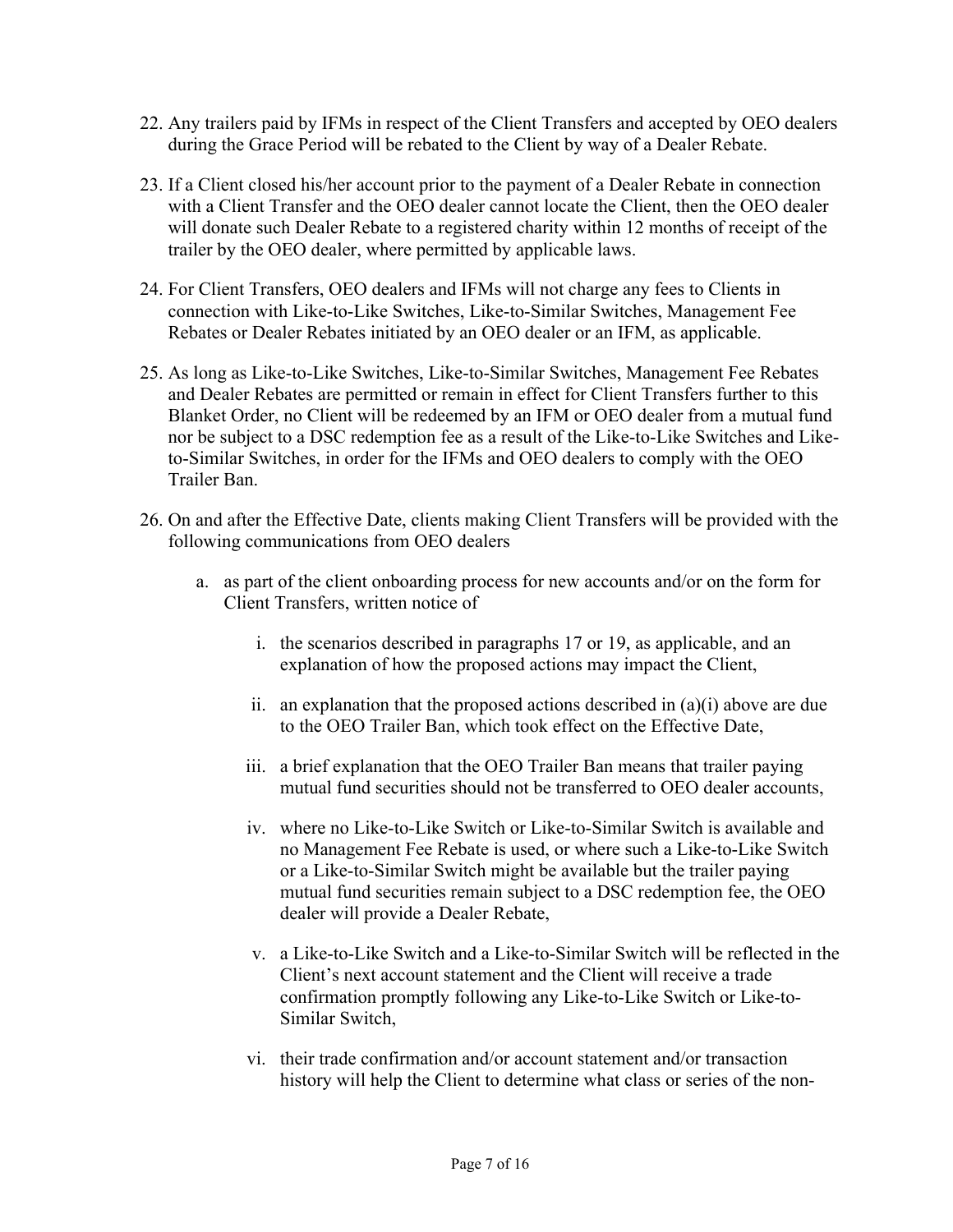trailer paying mutual fund is held by the Client after the Like-to-Like Switch or Like-to-Similar Switch, and any Dealer Rebate,

- vii. how to obtain further information about their mutual fund securities, including how to obtain a copy of the Fund Facts for the relevant class or series held by the Client after a Like-to-Like Switch or a Like-to-Similar Switch, and that the Fund Facts will not be delivered unless requested,
- viii. a statement about the Dealer Rebate, how the Dealer Rebate is calculated, the frequency of payment of the Dealer Rebate, and that the Client's account statement will identify any Dealer Rebate payment the client received,
	- ix. Client Transfers that are subject to a Dealer Rebate will have access to information on their website, and
	- x. OEO dealer contact and resource information for the Client to obtain further information,
- b. for Dealer Rebates, OEO dealers will make available to Clients on their website the following information
	- i. a Like-to-Like Switch and a Like-to-Similar Switch are not available and a Management Fee Rebate will not be used so the Client Transfer is subject to a Dealer Rebate,
	- ii. a statement about the Dealer Rebate, how the Dealer Rebate is calculated, the frequency of payment of the Dealer Rebate, and that the Client's account statement will identify any Dealer Rebate payment the client received, and
	- iii. OEO dealer contact information for the Client to obtain further information.
- 27. For Client Transfers on or after the Effective Date, where Like-to-Like Switches, Like-to-Similar Switches are not effected and Management Fee Rebates are not used, the Commission is satisfied that, subject to the terms and conditions set out in this Blanket Order, it would not be prejudicial to the public interest to allow IFMs to knowingly pay trailers to OEO dealers and allow OEO dealers to accept such trailers for the purpose of facilitating a Dealer Rebate.
- 28. For Client Transfers on or after the Effective Date, the Commission is satisfied that, subject to the terms and conditions set out in this Blanket Order, it would not be prejudicial to the public interest to allow the Grace Period, during which the OEO Trailer Ban does not apply, in order for the OEO dealer to identify whether a Like-to-Like Switch, a Like-to-Similar Switch is available, or a Management Fee Rebate can be used, and during the Grace Period, if there is no Management Fee Rebate, the OEO dealer will implement the Like-to-Like Switch or a Like-to-Similar Switch, as applicable, after the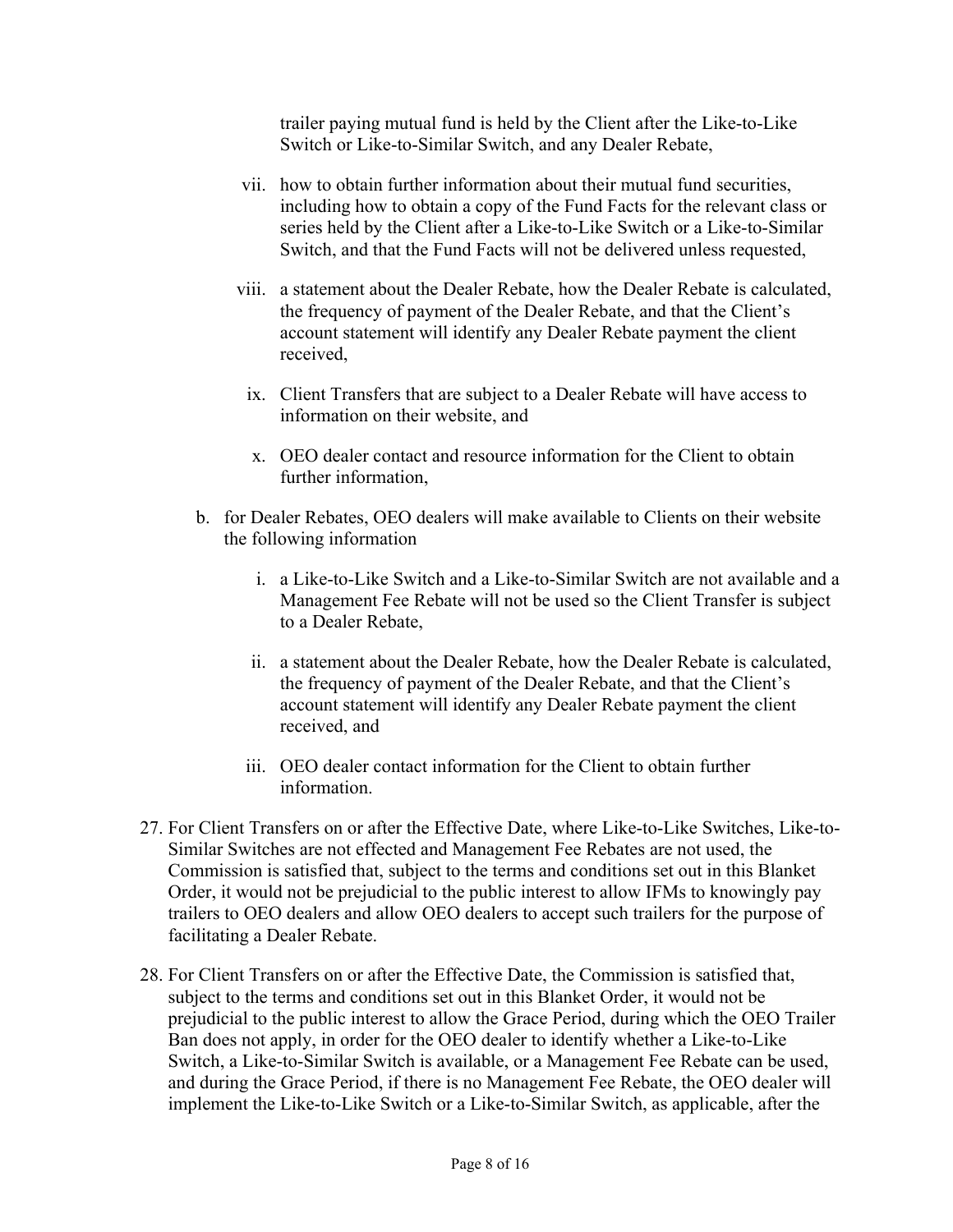Fundserv Date, or after such earlier date on which Like-to-Like Switches and Like-to-Similar Switches can be effected manually by the OEO dealer, or failing which, provide a Dealer Rebate.

29. The Commission is satisfied that, subject to the terms and conditions set out in this Blanket Order, it would not be prejudicial to the public interest to make this Blanket Order.

### **THEREFORE, IT IS ORDERED**, pursuant to subsection 151A(1) of the Act, that:

## **Current Mutual Fund Holdings with Trailers in OEO Dealer Accounts**

1. Effective June 1, 2022, this Blanket Order provides any IFM and OEO dealer with an exemption from the OEO Trailer Ban for the purpose of facilitating a Dealer Rebate for Current Holdings and for Pending Switches.

### **Transfers of Mutual Fund Holdings with Trailers to OEO Dealer Accounts**

- 2. Effective June 1, 2022, this Blanket Order also provides any IFM and OEO dealer with an exemption from the OEO Trailer Ban for
	- a. the Grace Period, in order for the OEO dealer to determine whether the IFM has identified a Like-to-Like Switch or a Like-to-Similar Switch is available or a Management Fee Rebate can be used during which Grace Period, and if there is no Management Fee Rebate, the OEO dealer will implement any Like-to-Like Switch or Like-to-Similar Switch identified by the IFM, after the Fundserv Date, or after such earlier date on which Like-to-Like Switches and Like-to-Similar Switches can be effected manually by the OEO dealer, or failing which, the OEO dealer will provide a Dealer Rebate, and
	- b. the purpose of facilitating a Dealer Rebate for Client Transfers.

### **Terms and conditions**

3. The exemptions provided in this Blanket Order are subject to the terms and conditions listed below.

### **Current Mutual Fund Holdings with Trailers in OEO Dealer Accounts**

- 4. No IFM or OEO dealer may rely on this Blanket Order to facilitate Dealer Rebates for Current Holdings unless a Like-to-Like Switch or a Like-to-Similar Switch is not available or not effected by the Effective Date, and a Management Fee Rebate is also not used, and no IFM or OEO dealer may rely on this Blanket Order to facilitate Dealer Rebates for Pending Switches, unless it is not operationally reasonable to effect a Liketo-Like Switch, a Like-to-Similar Switch, or a Management Fee Rebate, even if available.
- 5. Any IFM or OEO dealer relying on this Blanket Order to facilitate Dealer Rebates for Current Holdings and Pending Switches must not redeem a Client nor subject a Client to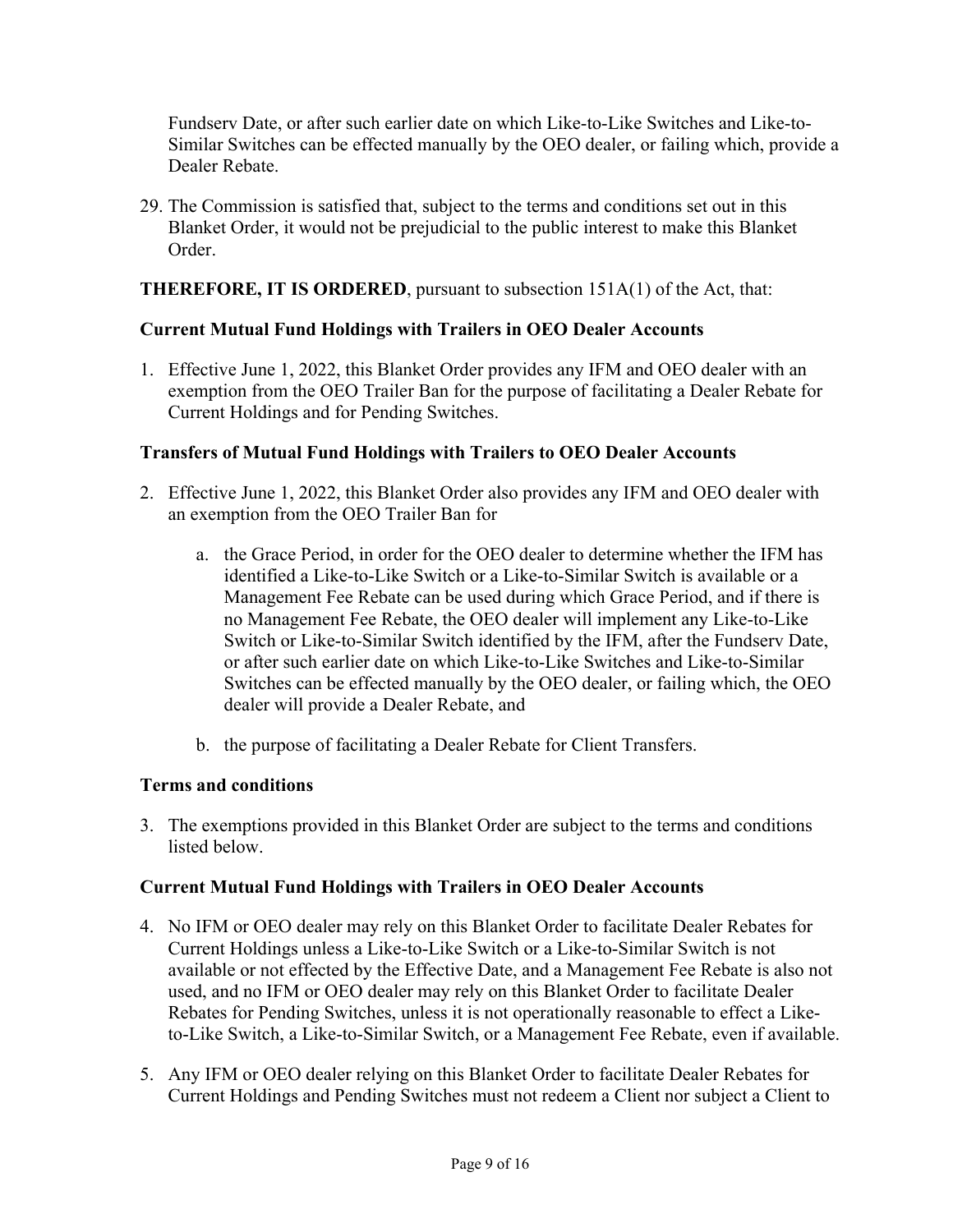DSC redemption fee as a result of the Like-to-Like Switches and Like-to-Similar Switches, in order for the IFMs and OEO dealers to comply with the OEO Trailer Ban.

- 6. Any OEO dealer relying on this Blanket Order for the purpose of facilitating Dealer Rebates for Current Holdings and Pending Switches must
	- a. not charge any fees to Clients in connection with Like-to-Like Switches, Like-to-Similar Switches, or Dealer Rebates initiated by an OEO dealer, as applicable,
	- b. no later than the Effective Date, provide notification through a completed survey, to be hosted on Fundserv, advising that the OEO dealer has the operational and technological capacity to process Dealer Rebates or will implement such a process within 4 months from the Effective Date,
	- c. pay a Dealer Rebate to its impacted Clients equal to the amount of the trailer received from the IFM on at least a quarterly basis, and any OEO dealer who does not have the operational or technological capacity to process Dealer Rebates prior to the Effective Date must implement such process within 4 months from the Effective Date and, in such case, must retroactively pay Dealer Rebates, within 7 months from the Effective Date,
	- d. prior to facilitating each Dealer Rebate for Current Holdings, confirm that no Like-to-Like Switch or Like-to-Similar Switch is available, and a Management Fee Rebate is also not used,
	- e. prior to facilitating each Dealer Rebate for Pending Switches, confirm that it is not operationally reasonable to effect a Like-to-Like Switch or Like-to-Similar Switch or a Management Fee Rebate, even if available,
	- f. if the OEO dealer is unable to locate a Client for whom the Dealer Rebate is intended to be paid because the Client has closed his/her account with the OEO dealer prior to payment of the Dealer Rebate, donate such Dealer Rebate to a registered charity within 12 months of receipt of the trailer by the OEO dealer, where permitted by applicable law,
	- g. where (f) above applies, keep a record of the amount and dates of donations to a registered charity in respect of such Current Holdings and Pending Switches, and, the name and charity registration number of each registered charity that received such donations,
	- h. keep a record of the actions taken relating to each Current Holding and Pending Switch,
	- i. provide a statistical summary of the following items in Excel, and in the form set out in Annex A to the Director of the Investment Funds and Structured Products Branch by email at IFSPDirector@osc.gov.on.ca by August 1, 2022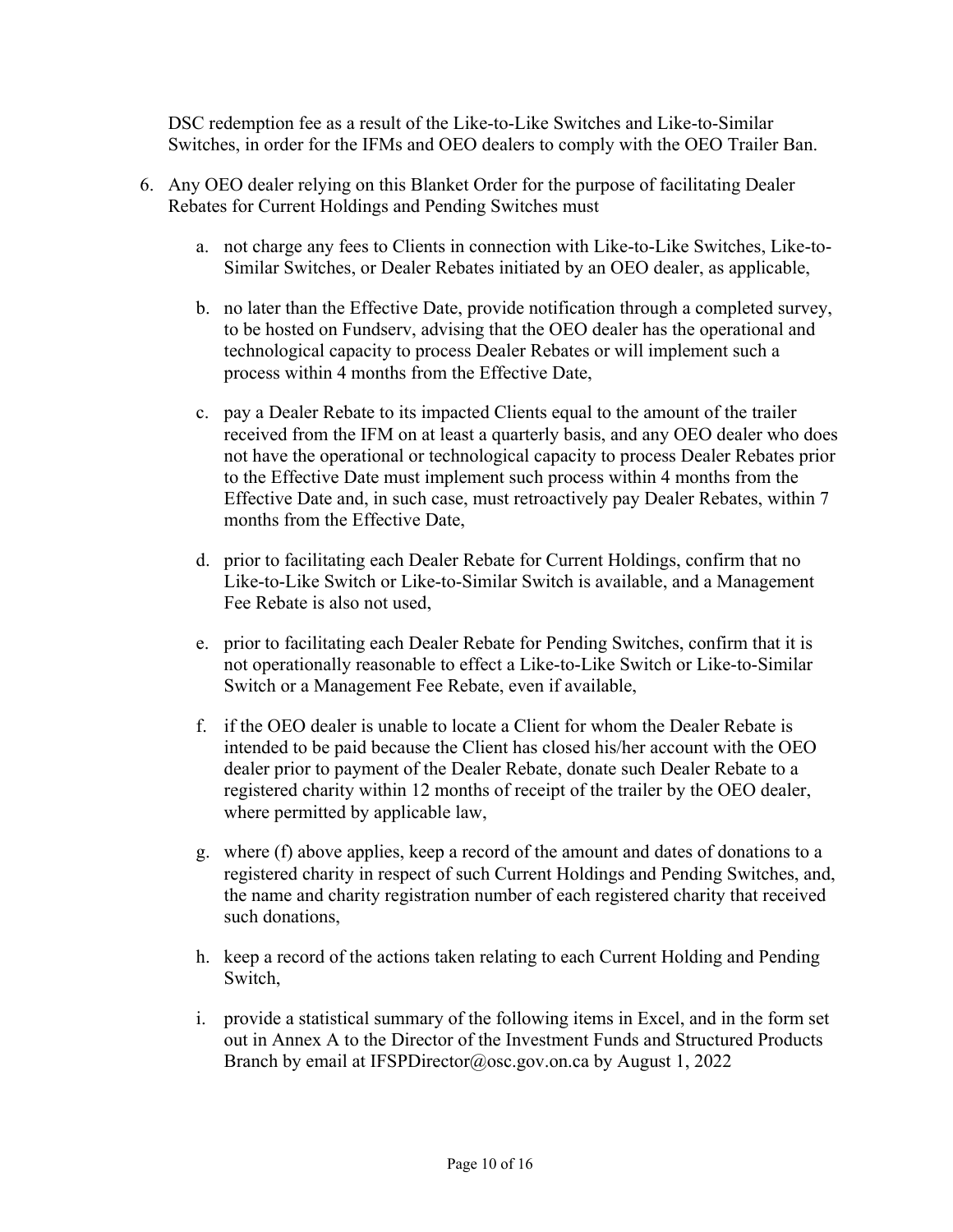- i. the number of Client accounts with Current Holdings where a Like-to-Like Switch or a Like-to-Similar Switch was effected,
- ii. the aggregate amount of Current Holdings in Client accounts where a Like-to-Like Switch or a Like-to-Similar Switch was effected,
- iii. the number of Client accounts with Current Holdings and Pending Switches where a Dealer Rebate was effected,
- iv. the aggregate amount of Current Holdings and Pending Switches in Client accounts where a Dealer Rebate was effected,
- v. the aggregate amount of Dealer Rebates provided for Current Holdings and Pending Switches, and
- j. upon request, provide the record in (g) above to the Director of the Investment Funds and Structured Products Branch by email at IFSPDirector@osc.gov.on.ca.
- 7. Any IFM relying on this Blanket Order for the purpose of paying trailers to OEO dealers for Dealer Rebates for Current Holdings and Pending Switches must
	- a. not charge any fees to Clients in connection with Like-to-Like Switches, Like-to-Similar Switches, or Management Fee Rebates initiated by an IFM, as applicable,
	- b. waive any DSC redemption fees for Current Holdings that are triggered by the Like-to-Like Switches or the Like-to-Similar Switches,
	- c. confirm through Fundserv that the OEO dealers have sent a notification through Fundserv, as described in subparagraph 6(b) of the operative part of this Blanket Order or, where such notification is not available for a particular OEO dealer, confirm with that OEO dealer that it has the operational and technological capacity to process Dealer Rebates or will implement such a process within 4 months from the Effective Date,
	- d. keep a record of each OEO dealer for which Dealer Rebates are expected to be paid,
	- e. keep a record of the actions taken relating to Current Holdings,
	- f. provide a statistical summary of the following items in Excel, and in the form set out in Annex B to the Director of the Investment Funds and Structured Products Branch by email at IFSPDirector@osc.gov.on.ca by August 1, 2022
		- i. the number of Client accounts with Current Holdings where a Like-to-Like Switch was effected,
		- ii. the aggregate amount of Current Holdings in Client accounts where a Like-to-Like Switch was effected,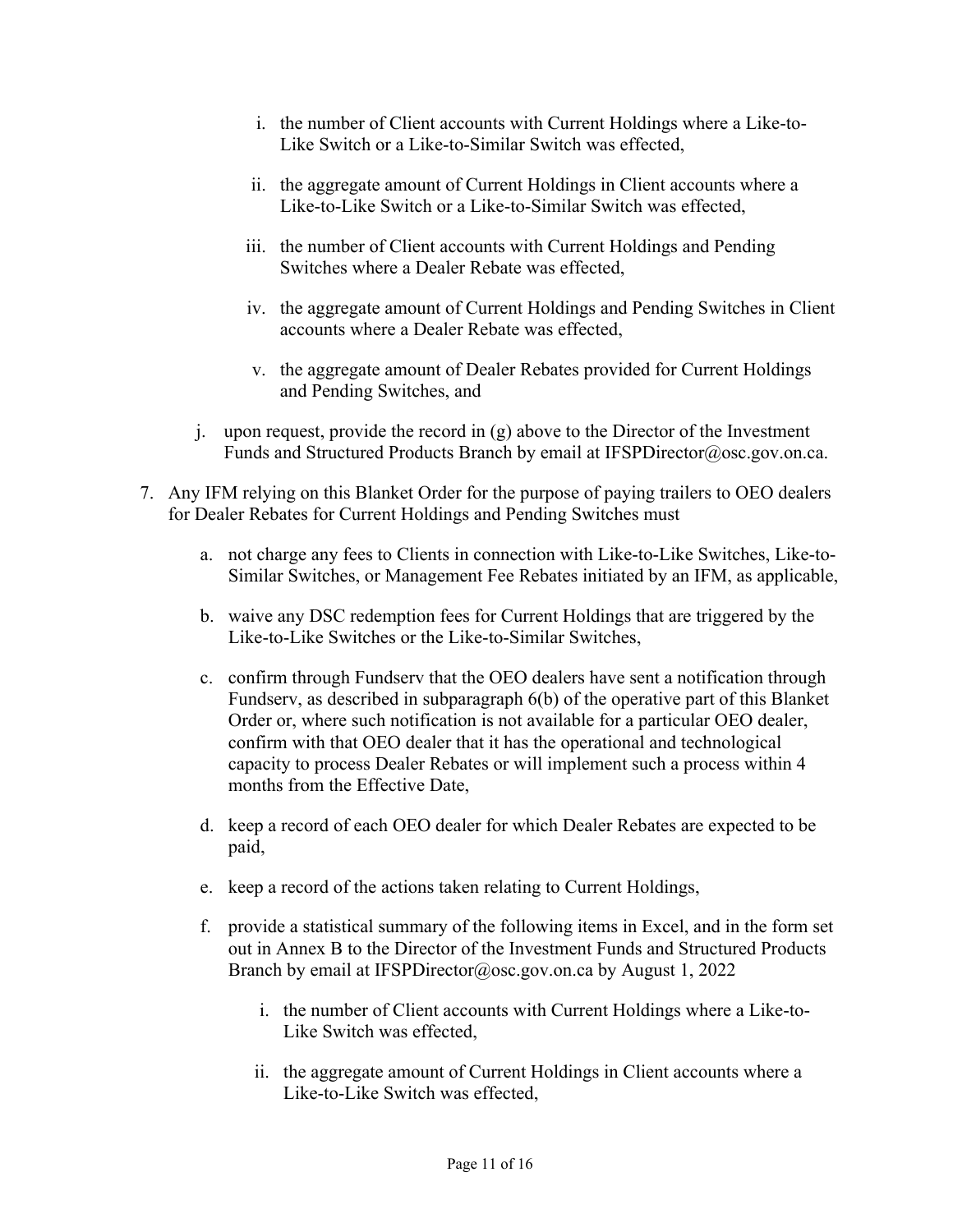- iii. the number of Client accounts with Current Holdings where a DSC redemption fee was waived in connection with a Like-to-Like Switch,
- iv. the aggregate amount of DSC redemption fees waived in connection with a Like-to-Like Switch,
- v. the number of Client accounts with Current Holdings where a Like-to-Similar Switch was effected,
- vi. the aggregate amount of Current Holdings in Client accounts where a Like-to-Similar Switch was effected,
- vii. the number of Client accounts with Current Holdings where a DSC redemption fee was waived in connection with a Like-to-Similar Switch,
- viii. the aggregate amount of DSC redemption fees waived in connection with a Like-to-Similar Switch
	- ix. the number of Client accounts with Current Holdings and Pending Switches where a Management Fee Rebate was effected,
	- x. the aggregate amount of Current Holdings and Pending Switches in Client accounts where a Management Fee Rebate was effected,
	- xi. the aggregate amount of Management Fee Rebates provided to Client accounts with Current Holdings and Pending Switches, and
- g. upon request, provide the record in (d) above to the Director of the Investment Funds and Structured Products Branch by email at IFSPDirector@osc.gov.on.ca.

### **Transfers of Mutual Fund Holdings with Trailers to OEO Dealer Accounts**

- 8. No IFM or OEO dealer may rely on this Blanket Order to facilitate Dealer Rebates for Client Transfers unless a Like-to-Like Switch or a Like-to-Similar Switch is not available, and a Management Fee Rebate is also not used.
- 9. Any IFM or OEO dealer relying on this Blanket Order to facilitate Dealer Rebates for Client Transfers must not redeem a Client nor subject a Client to a DSC redemption fee as a result of the Like-to-Like Switches and Like-to-Similar Switches, in order to comply with the OEO Trailer Ban.
- 10. Any OEO dealer relying on this Blanket Order for the purpose of facilitating Dealer Rebates for Client Transfers must
	- a. not charge any fees to Clients in connection with Like-to-Like Switches, Like-to-Similar Switches, or Dealer Rebates initiated by an OEO dealer, as applicable,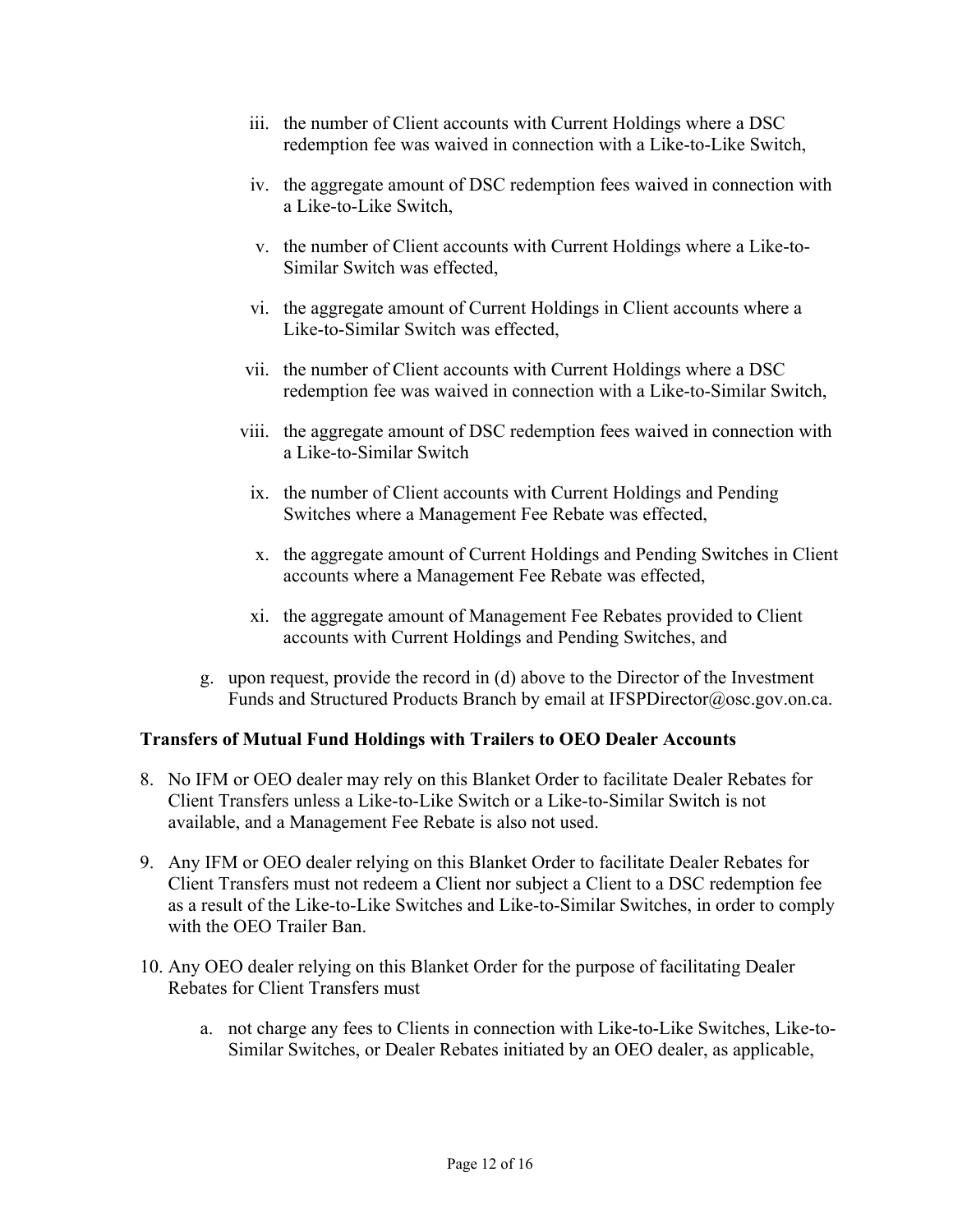- b. no later than the Effective Date, provide notification through a completed survey, to be hosted on Fundserv, advising that the OEO dealer has the operational and technological capacity to process Dealer Rebates or will implement such a process within 4 months from the Effective Date,
- c. pay a Dealer Rebate to its impacted Clients equal to the amount of the trailer received from the IFM on at least a quarterly basis and any OEO dealer who does not have the operational or technological capacity to process Dealer Rebates prior to the Effective Date must implement such process within 4 months from the Effective Date and, in such case, must retroactively pay Dealer Rebates, within 7 months of the Effective Date,
- d. if the OEO dealer cannot manually effect Like-to-Like Switches and Like-to-Similar Switches, prior to facilitating each Dealer Rebate for Client Transfers on or after the Effective Date and before the Fundserv Date, confirm no Management Fee Rebate is used,
- e. if the OEO dealer can manually effect Like-to-Like Switches and Like-to-Similar Switches, prior to facilitating each Dealer Rebate for Client Transfers on or after the Effective Date and before the Fundserv Date, confirm no Like-to-Like Switch or Like-to-Similar Switch is available and no Management Fee Rebate is used,
- f. prior to facilitating each Dealer Rebate for Client Transfers on or after the Fundserv Date, confirm no Like-to-Like Switch or Like-to-Similar Switch is available, and no Management Fee Rebate is used,
- g. for all Client Transfers made on or after the Effective Date and prior to the Fundserv Date, and for Pending Switches, execute Like-to-Like Switches and Like-to-Similar Switches based on the fund code destination provided by the IFM in Fundserv within 45 days after the Fundserv Date,
- h. for all Client Transfers made on or after the Fundserv Date, execute Like-to-Like Switches and Like-to-Similar Switches based on the fund code destination provided by the IFM in Fundserv within 45 days,
- i. if the OEO dealer is unable to locate a Client for whom the Dealer Rebate is intended to be paid because the Client has closed his/her account with the OEO dealer prior to payment of the Dealer Rebate, donate such Dealer Rebate to a registered charity within 12 months of receipt of the trailer by the OEO dealer, where permitted by applicable law,
- j. where (i) above applies, keep a record of the amount and dates of donations to a registered charity in respect of such Client Transfers, and, the name and charity registration number of each registered charity that received such donations,
- k. keep a record of the Dealer Rebates provided for Client Transfers,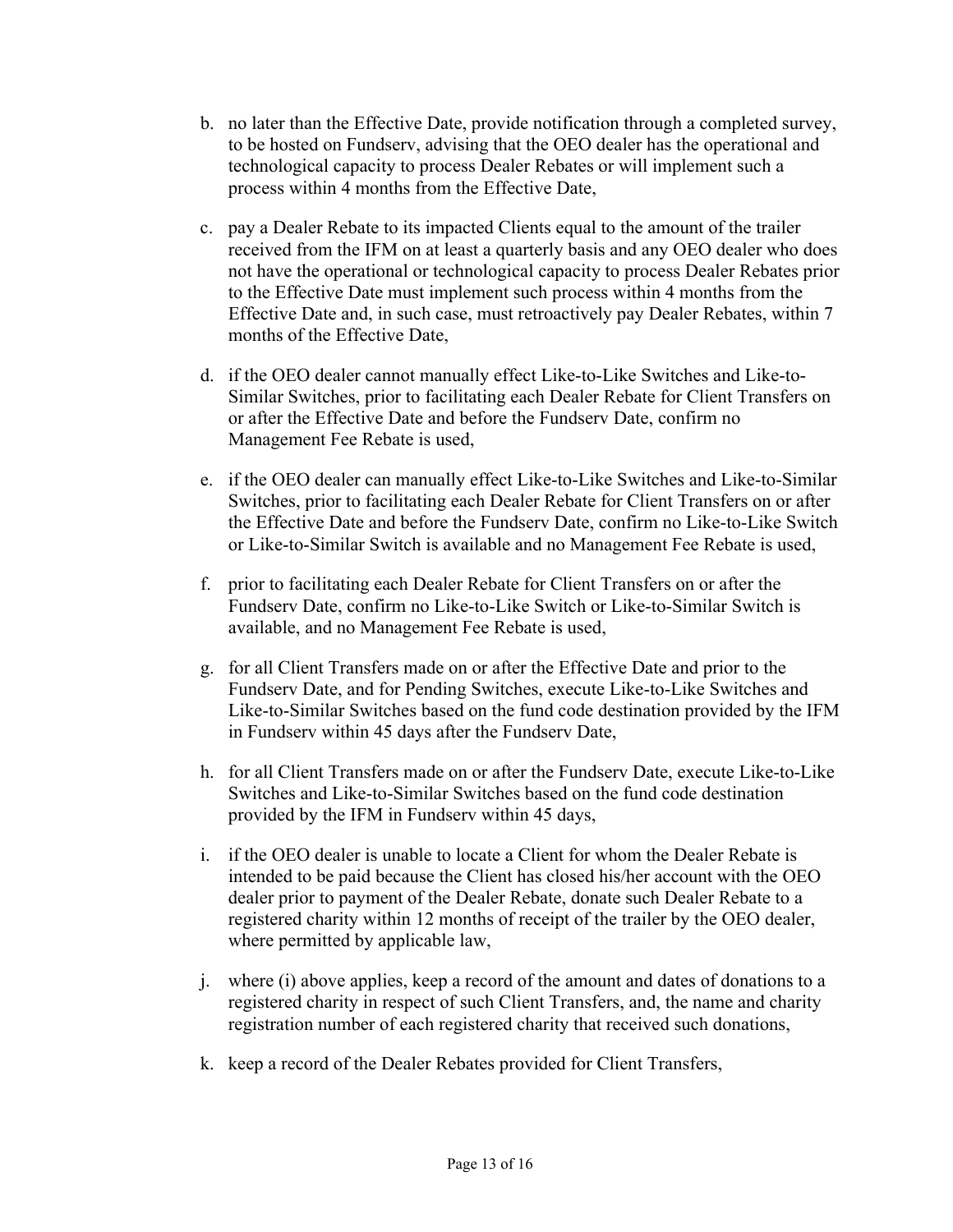- l. provide a statistical summary of the following items for the period from June 1, 2022 to June 30, 2023 in Excel, and in the form set out in Annex C to the Director of the Investment Funds and Structured Products Branch by email at IFSPDirector@osc.gov.on.ca by August 31, 2023
	- i. the number of Client accounts with Client Transfers where a Dealer Rebate was effected,
	- ii. the aggregate amount of Client Transfers where a Dealer Rebate was effected,
	- iii. the aggregate amount of Dealer Rebates provided for Client Transfers, and
- m. upon request, provide the record in (j) above to the Director of the Investment Funds and Structured Products Branch by email at IFSPDirector@osc.gov.on.ca.
- 11. Any IFM relying on this Blanket Order for the purpose of paying trailers to OEO dealers for Dealer Rebates for Client Transfers must
	- a. not charge any fees to Clients in connection with Like-to-Like Switches, Like-to-Similar Switches, or Management Fee Rebates initiated by an IFM, as applicable,
	- b. confirm through Fundserv that the OEO dealers have sent a notification through Fundserv, as described in subparagraph 10(b) of the operative part of this Blanket Order,
	- c. keep a record of each OEO dealer for which Dealer Rebates are expected to be paid,
	- d. keep a record of the actions taken relating to Client Transfers,
	- e. provide a statistical summary of the following items for the period from June 1, 2022 to June 30, 2023 in Excel, and in the form set out in Annex D to the Director of the Investment Funds and Structured Products Branch by email at IFSPDirector@osc.gov.on.ca by August 31, 2023
		- i. the number of Client accounts with Client Transfers where a Management Fee Rebate was effected,
		- ii. the aggregate amount of Client Transfers where a Management Fee Rebate was effected,
		- iii. the aggregate amount of Management Fee Rebates provided for Client Transfers, and
	- f. upon request, provide the record in (c) above to the Director of the Investment Funds and Structured Products Branch by email at IFSPDirector@osc.gov.on.ca.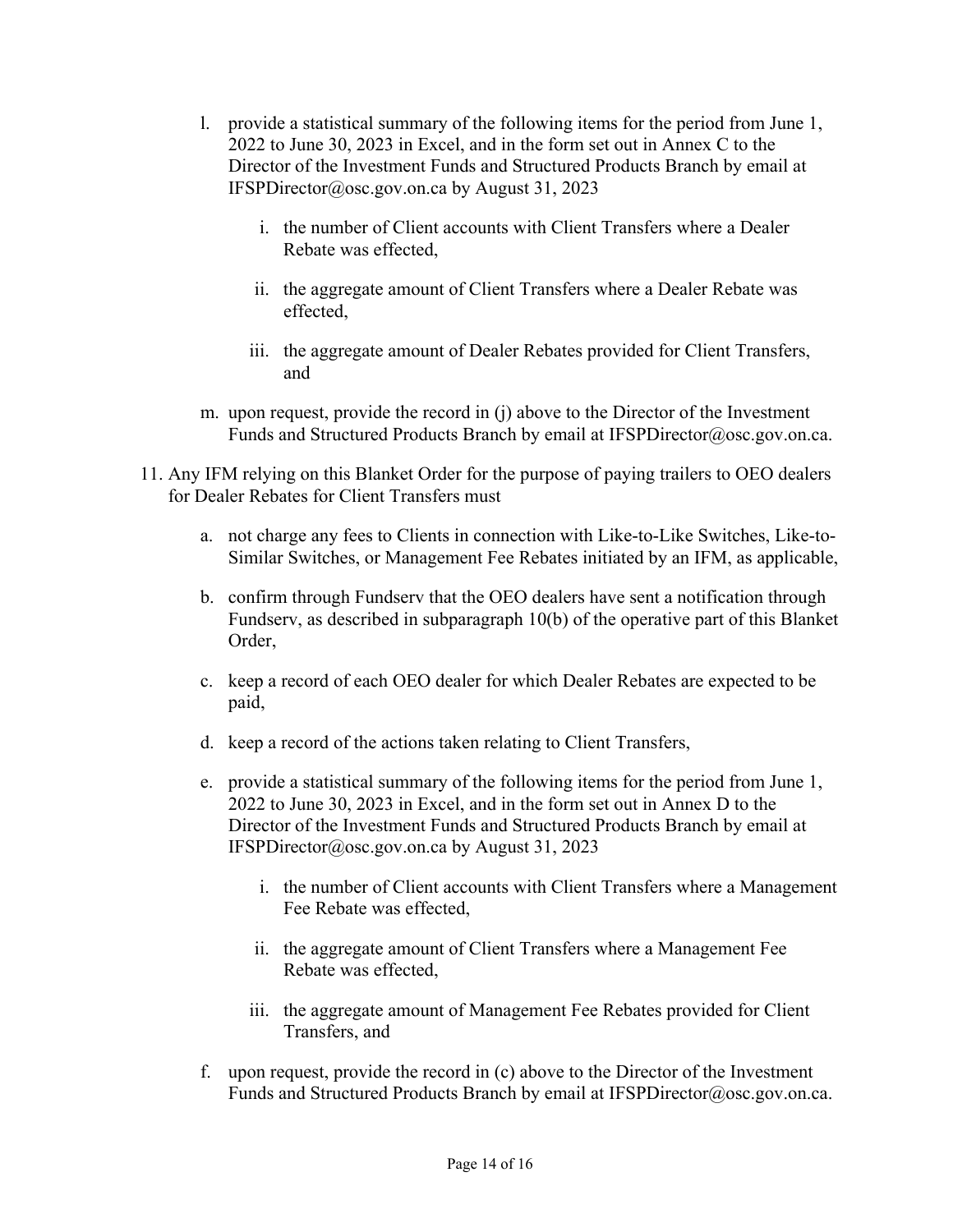- 12. Any OEO dealer relying on this Blanket Order for the purpose of processing Client Transfers during the Grace Period must
	- a. rebate to the client, by way of Dealer Rebate, any trailers paid by IFMs in respect of the Client Transfers and accepted by OEO dealers during the Grace Period,
	- b. keep a record of the actions taken relating to Client Transfers, and
	- c. upon request, provide the record in (b) above to the Director of the Investment Funds and Structured Products Branch by email at IFSPDirector@osc.gov.on.ca.

#### **Client Communications**

- 13. Any OEO dealer relying on the exemptions in this Blanket Order must provide Clients with the communications described in paragraphs 13 and 26 of the recitals.
- 14. Any IFM or OEO dealer relying on the exemptions in this Blanket Order must have appropriate resources in place to address Clients' questions with respect to the implementation of the OEO Trailer Ban, including Like-to-Like Switches, Like-to-Similar Switches, Management Fee Rebates and Dealer Rebates for Current Holdings and Client Transfers.

#### **Notices**

15. Any IFM and any OEO dealer relying on this Blanket Order must, as soon as reasonably practicable and prior to relying on this Blanket Order for the first time, notify the Director of the Investment Funds and Structured Products Branch by email at IFSPDirector@osc.gov.on.ca stating their intention to rely on this Blanket Order.

### **Effective Date**

16. This Blanket Order comes into effect on June 1, 2022.

DATED at Halifax, Nova Scotia, this 25<sup>th</sup> day of March, 2022.

### **NOVA SCOTIA SECURITIES COMMISSION**

(signed *"Paul E. Radford"* Paul E. Radford, Q.C., Chair